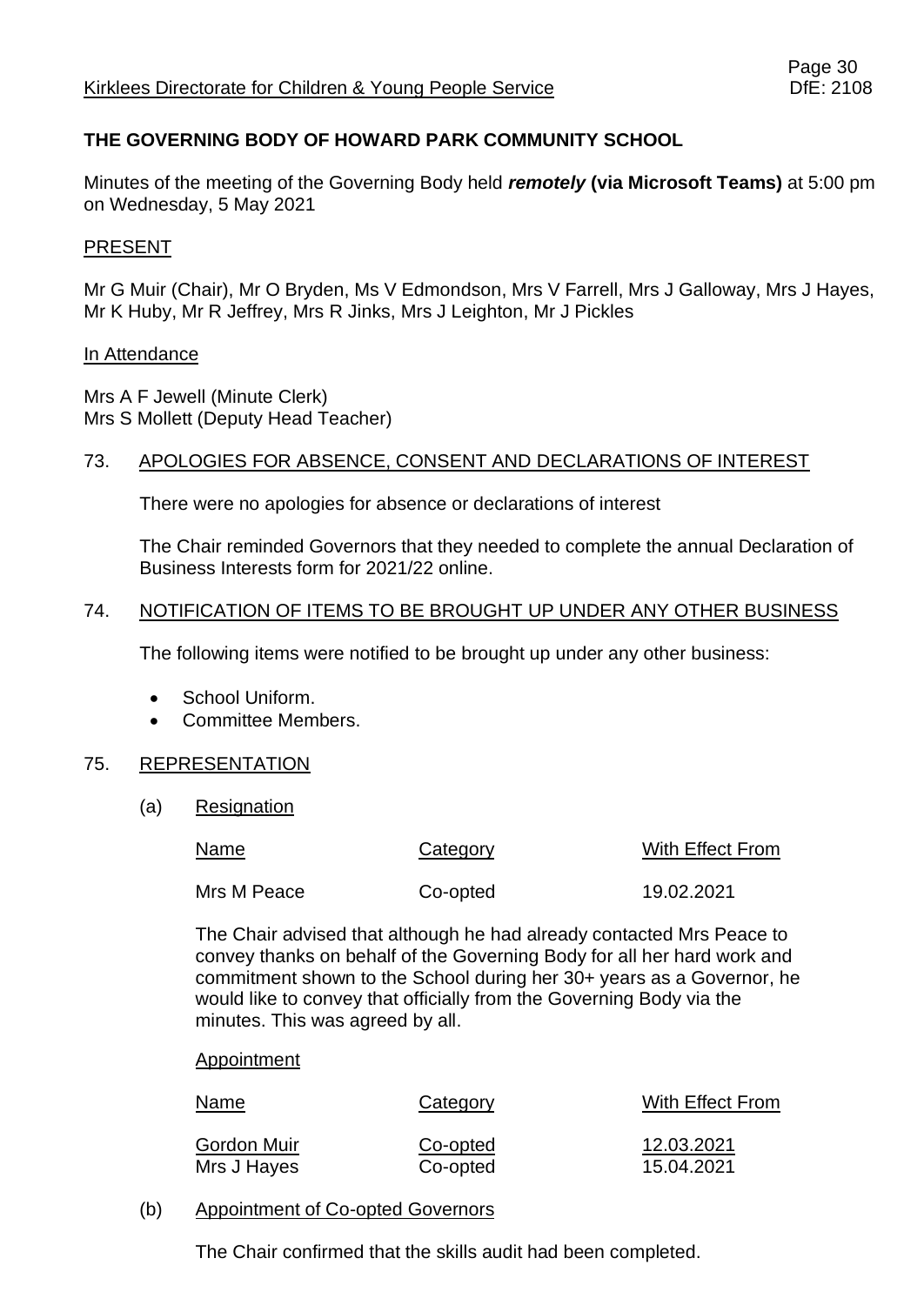This had highlighted that skills were required for financial knowledge, membership of other Committees, experience of being board members, chairing boards, premises, links with local business and knowledge of the community. Governors were asked if they knew of anyone with any of these skills to inform the Chair. Mrs Farrell advised that she knew someone who runs a local day nursery and agreed to contact them.

# 76. MINUTES OF THE MEETING HELD ON 1 FEBRUARY 2021

**RESOLVED:** That the minutes of the meeting held on 1 February 2021 be approved by the Chair as a correct record and signed at a future meeting.

# 77. MATTERS ARISING

There were no matters arising.

# 78. REPORTS FROM COMMITTEES

# (a) Finance Committee

Mr Bryden reported that the Committee had met on 22 March and discussed the budget for 2021/22. The forecast carry over figure is £15,138 which is more than originally expected. The Committee had recommended the budget for ratification by the full Governing Body.

Mr Muir had reported that he had visited the School on 24 February to go through the list of actions from the LA Health and Safety report and check the health and safety policy as well as looking round the premises. Mrs Farrell confirmed that any outstanding actions have all been completed.

# (b) Standards & Effectiveness Committee

Mrs Edmondson reported that the Committee had discussed the curriculum at their meeting held on 19 April. The Head Teacher had tabled a presentation detailing changes that are being set up to address different parts of the curriculum. They had also looked at the up-to-date predictions as to where pupils were at as a result of assessments which had taken place just before Easter. These had shown pupils to be at lower than expected due to the lockdown and Covid. The Head Teacher had gone through what interventions are in place due to the catch up funding.

# **Q: Do you think the interventions will make a big difference?**

**A:** They will not be a miracle cure and they will run for the next couple of years. We are hoping they will impact immediately but pupils have missed months of schooling.

# **Q: Is there anything we can do?**

**A:** At the moment we are very full on and we don't want to overwhelm the children. Currently there is not much else we can fit in. We will have some funding available to continue interventions next year. A lot of the pupils have had so much time away from School that their focus and attention has also had to be addressed. They have had to readjust themselves. There has also been the impact on their mental health and emotional wellbeing. It has not just impacted on the educational side.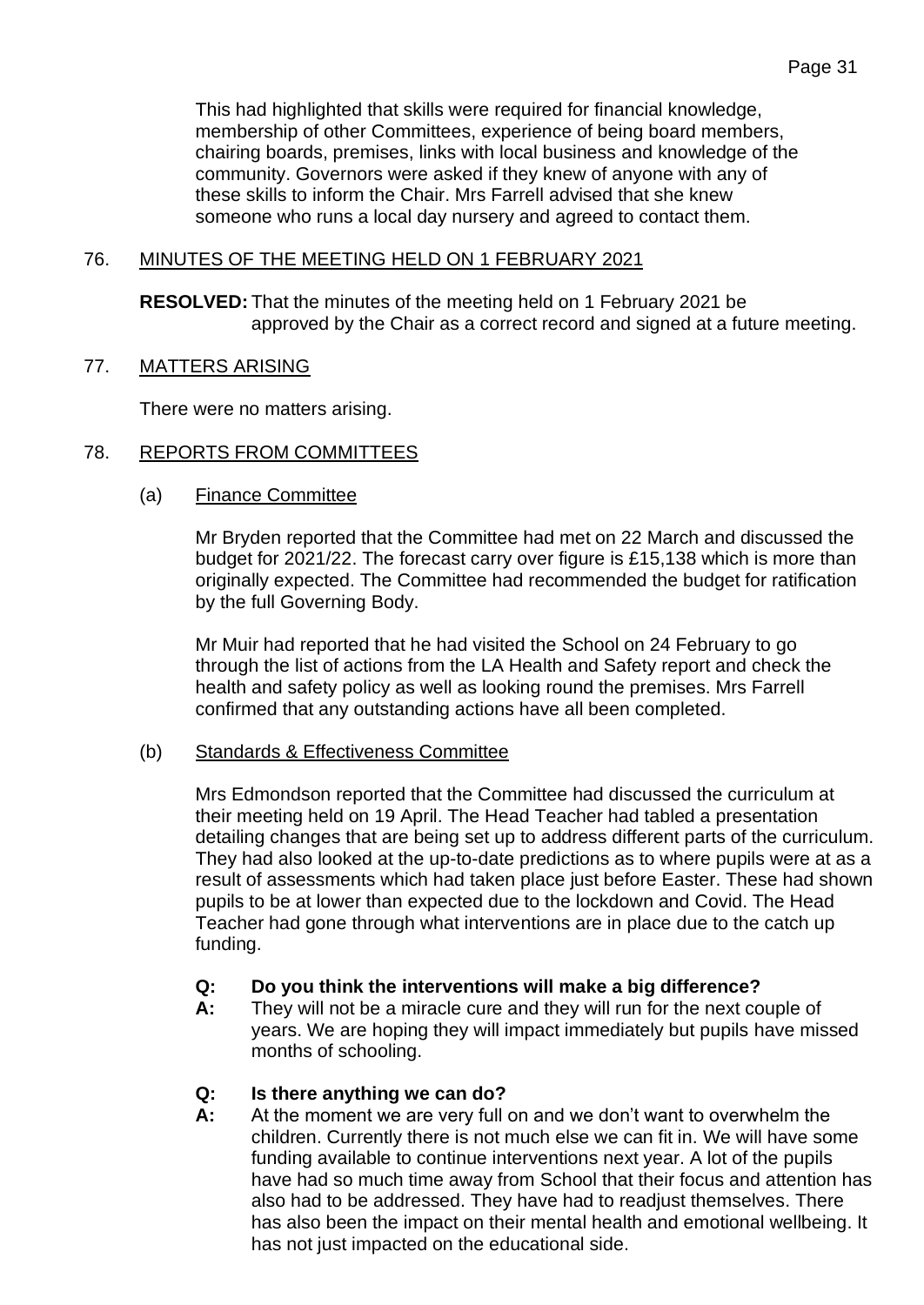### 79. HEAD TEACHER'S REPORT AND GOVERNORS' QUESTIONS

The report had been circulated to Governors prior to the meeting. The Head Teacher gave a verbal summary and invited questions from Governors. The following were discussed:

### (a) Appeals and Attendance

Reception will be full from September. It was noted that one child joining the cohort has an EHC, there is already one child in Nursery for whom an EHC is being applied currently. There are also another two children with EHCs who are appealing to join Reception in September. If they are successful then potentially there could be four children with EHCs in Reception for September. There is already one child who is being considered for an EHC, with the potential of another two coming into Nursery. Therefore, there could be eight children within EYFS who have an EHC. There have been changes to funding for EHCs but the true impact of these changes are yet to be seen.

Tabled attendance figures looked good at 96.6%. Some of the absence including lockdown. There are still some persistent absentees although this list has reduced. The School has re-introduced their weekly attendance reward.

(b) Staffing

All members of staff have now returned to School following any period of shielding. Two members of staff will be leaving. Interviews will be held in a couple of weeks and applications have already been received.

(c) Trips

The Year 5 Lake District trip has been cancelled due to uncertainty of it going ahead. It has been moved to next year. Provisional bookings for Year 6 to go to Ingleton have been made.

#### (d) Parental Survey

The results of the survey were tabled. It was noted that one item of behavior is based around a single class in School.

- **Q: Is this a class you might have concerns within terms of discipline in the class? Is it one pupil?**
- **A:** We are being as proactive as possible and the behavior is not reflective across the School.

# **Q: Have there been any reports of bullying?**

**A:** We have not had any cases. We do not know how historic the responses are and there are different types of bullying.

Generally, the results of the survey were good.

The Chair thanked the Head Teacher for his report.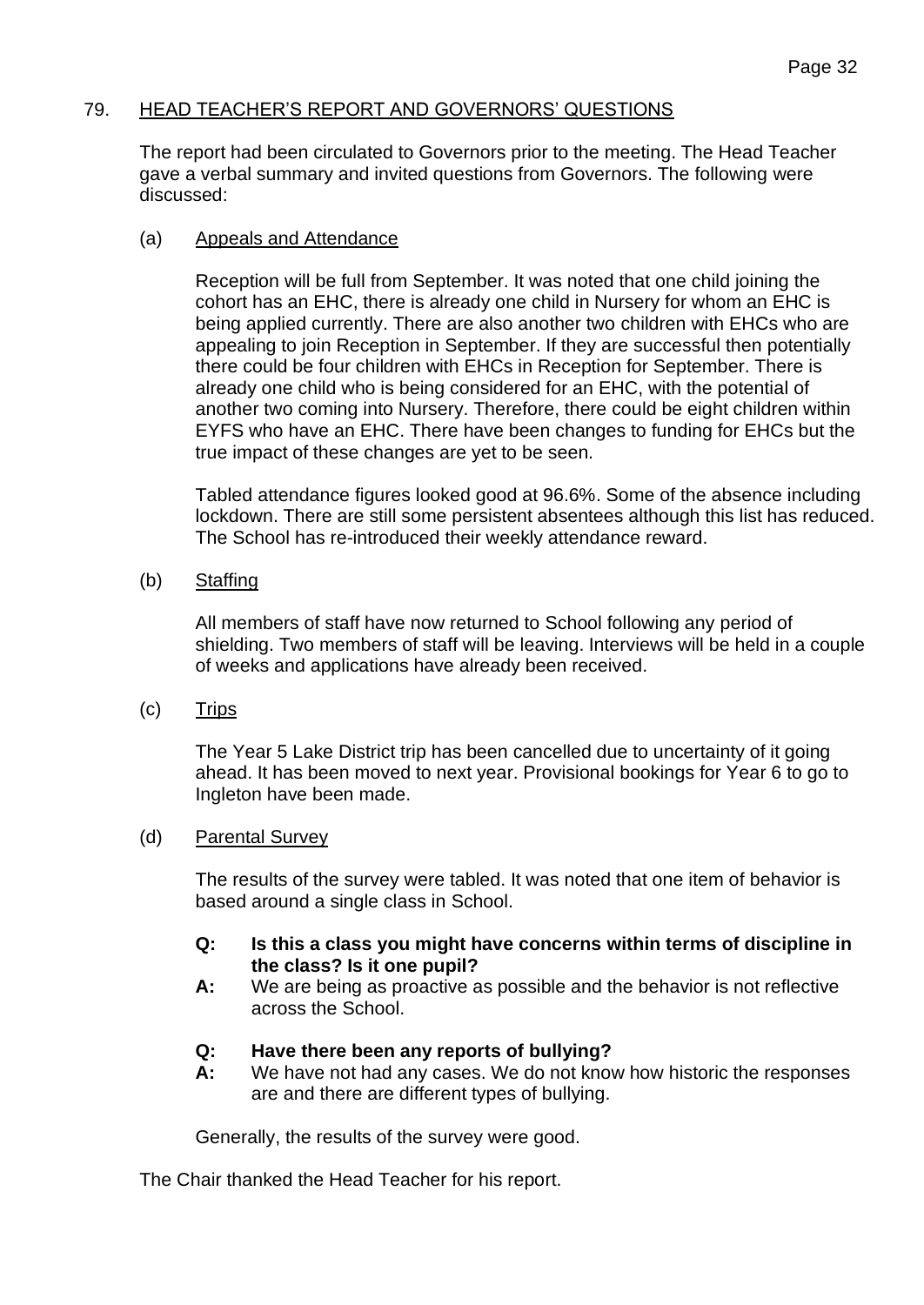# 80. FINANCIAL MANAGEMENT AND MONITORING, INCLUDING APPROVAL OF THE SCHOOL BUDGET 2021/22 AND 3 YEAR FORECAST

The documentation had already been circulated to Governors prior to the meeting.

- **Q: Does the figure on the budget include the updated carry forward figure?**
- **A:** Not yet as we only received it today. It also does not include the changes to staffing in Year 1.

Mrs Farrell confirmed that the 3-year budget did include staff changes in Year 1 on the assumption that it will be an ECT working 3 days a week. The vacancy is only being advertised as a temporary post for 12 months.

- **Q: The forecast shows a carry forward from 22/23 into 23/24 of £5,000, how have we got that?**
- **A:** The contingency will be different. The money we had in our contingency this year is our carry forward figure. I am forecasting we will need to keep that in there. We need to ensure that the annual expenditure fits in with the budget as we cannot rely on the contingency.

Mrs Farrell confirmed that the School have put a case forward to the LA regarding costs incurred during the present financial year, as the School is unique in terms of the income they generate. They have been particularly affected by the lockdown and claimed for £36,000 in lost income.

# **Q: Do we expect funding for EHCs to be negative or no change?**

**A:** We have allowed £10,000 as an amount that we will have in addition to this year but this is an approximation. We don't know how the reform will impact on us yet.

Mrs Hayes suggested investigating match funding as she was aware that companies such as Barclays, Yorkshire Bank, Skipton Building Society etc. do it. Mrs Hayes agreed to investigate and contact Mrs Farrell with details.

**ACTION:** Mrs Hayes to investigate match funding and liaise with Mrs Farrell.

**RESOLVED:** That Governors agreed to approve the draft budget for 2021/22.

# 81. CURRICULUM UPDATE

The Head Teacher had already circulated the curriculum action plan and timetable of staff meetings to Governors prior to the meeting. The Standards and Effectiveness Committee had discussed the new curriculum plan in more detail. The staff training day was held after Easter with another on 14 May, the focus will be on detail and planning and looking at exactly what is required. Outcomes will be shared after the meeting.

**RESOLVED:** That Governors agreed 'Curriculum Update' would stay on the Agenda.

# 82. OFSTED UPDATE/PREPARATION

The Head Teacher tabled a document from The Key regarding Ofsted preparation. It listed things to evidence for Ofsted and guidance for Governors in what they need to do to make sure that they are Ofsted ready. The Head Teacher has also added in a list of questions that Ofsted could potentially ask Governors.

Governors noted that the Ofsted window could open in September.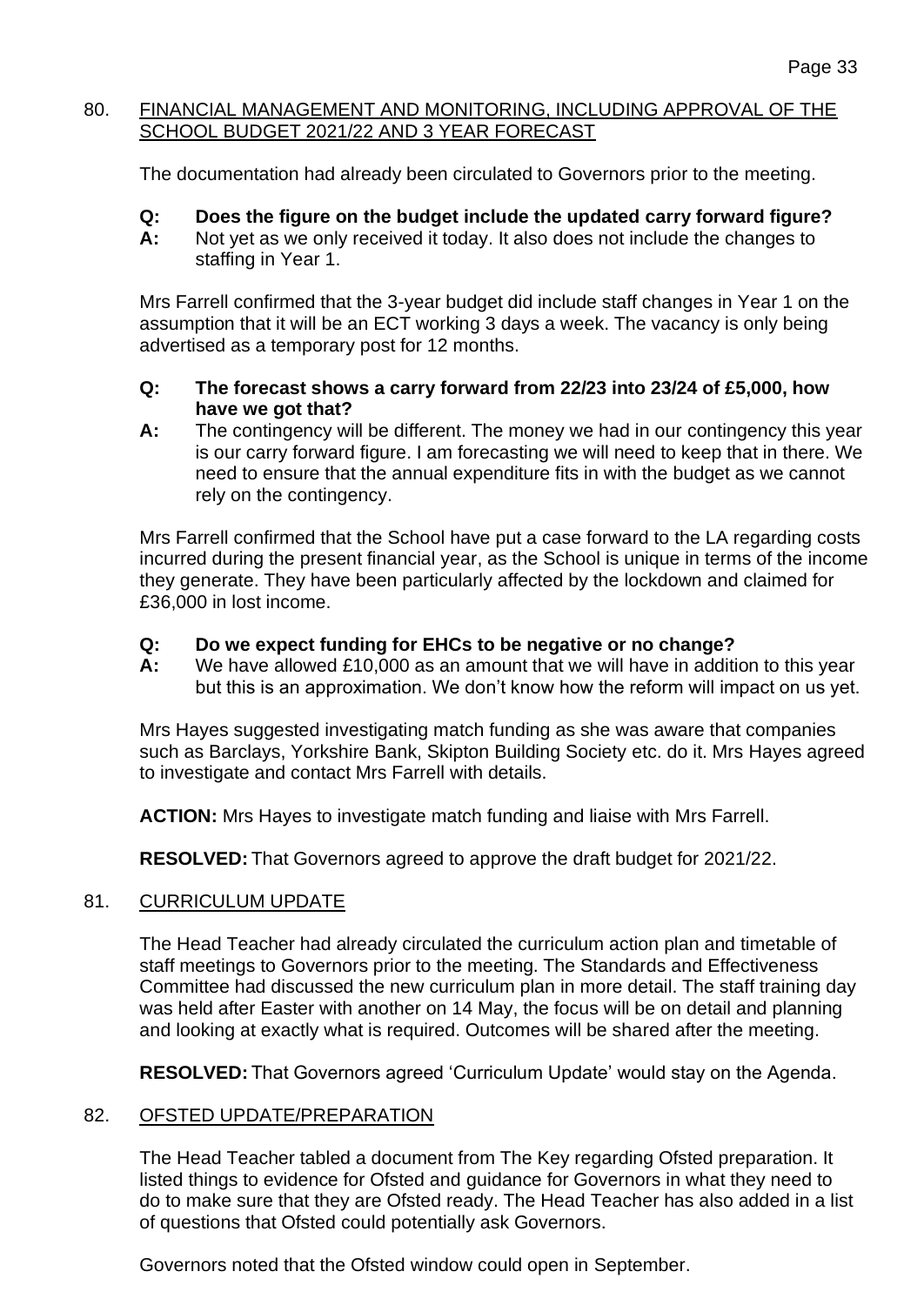### 83. STAFF WELLBEING

The Head Teacher confirmed that staff knew they could contact the SLT if they had any problems but currently there are no issues.

### 84. LONG TERM STRATEGIC OBJECTIVES

There were no items to report.

### 85. SAFEGUARDING & SAFEGUARDING AUDIT

The Head Teacher confirmed that the safeguarding audit had been completed by the Head Teacher, Deputy Head Teacher, Mrs Farrell and Mrs Galloway. This had been completed online and an action plan had already been sent out to Governors. An external audit of safeguarding is booked for 7 June.

The Whistleblowing policy is slightly out of date so this will be updated.

The Head Teacher confirmed that there are currently a variety of safeguarding concerns around one family. There are currently four families that are at high level concern or support. It was agreed that Mrs Hayes would visit the School during the following week to look at the single central record.

### 86. REVIEW OF POLICIES

**RESOLVED:** That Governors approved the following policies

- Anti-bullying
- Attendance
- Behaviour
- Health and Safety
- Lone Working
- Online Safety
- PSHE

# 87. GOVERNOR TRAINING AND GOVERNOR VISITS

Governors confirmed that they had all received the training link via email from Mrs Farrell. The Chair reminded Governors that they should pick up and choose which training to complete. The Chair asked that Key Stage Governors arrange a remote visit to look at impact during the last half term. An email should be sent from Governors to teachers in lieu of the visit with a set of questions relating to impact.

Mr Bryden confirmed that he would arrange a finance visit with Mrs Farrell which would also include looking at Pupil Premium.

#### 88. ANY OTHER BUSINESS

# (a) School Uniform

Mr Bryden informed the meeting that there were changes in the law regarding School uniform, in order to make School uniform costs affordable for all. Schools are now not supposed to use a single supplier for uniform and pupils will be allowed to wear unbranded clothing. The Head Teacher confirmed that the School already had this within their uniform policy.